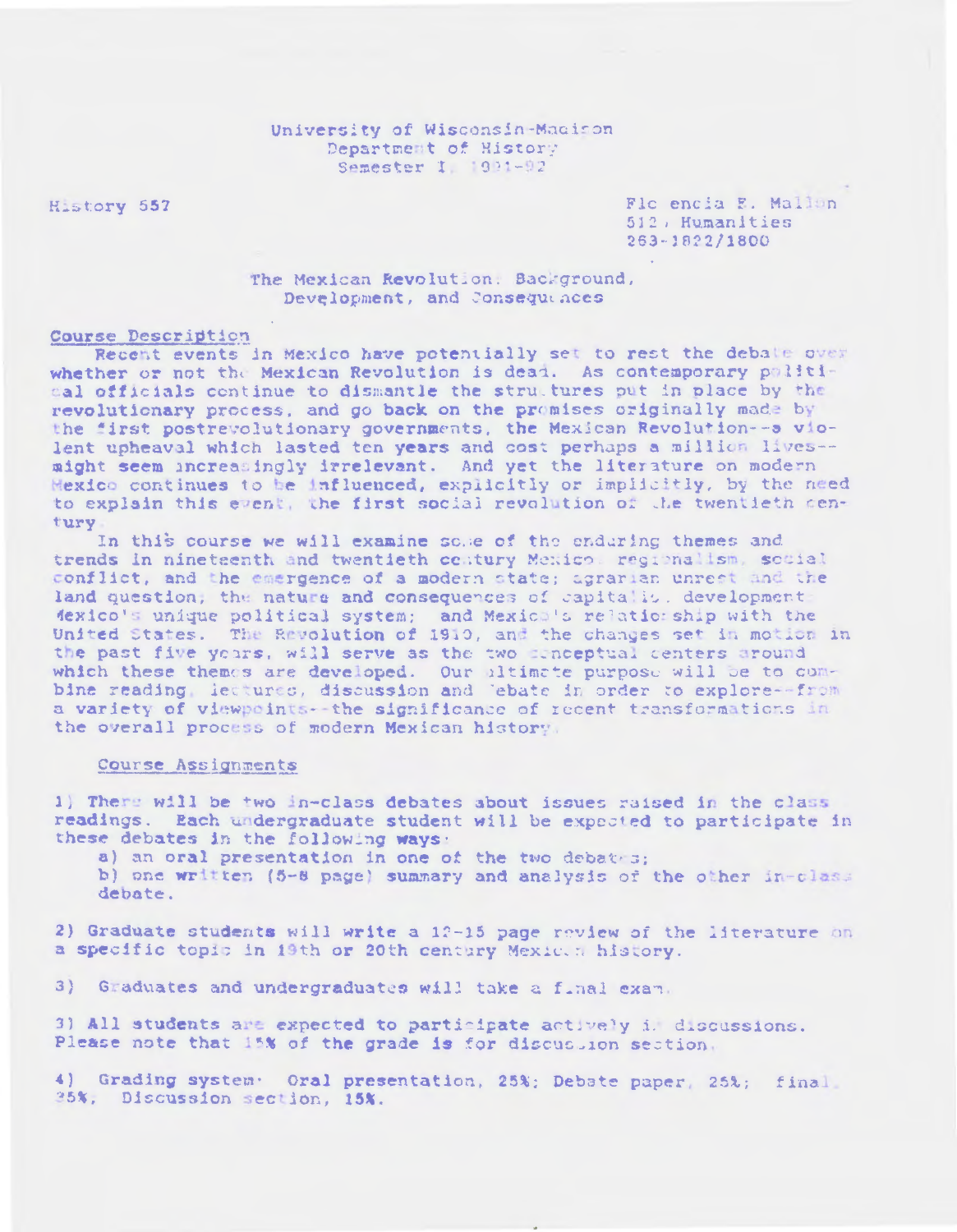## SCHEDULE OF READINGS AND LECTURES

UNIT 1: Background to Revolution Week 1 Sept. 3- Introduction Sept. 5- Mexico Today: Transition, Transformation, or Continuite: Week 2 Sept. 10-Independence Sept. 12- Aftermath Monopoly vs. Laissez Faire Discussions Begin in Week 2 Reading. Newspaper clippings on the present situation, handed out in class Week 3 Sept. 17- The Liberal Revolution and its Consequences Sept. 19- The French Intervention and the Restored Republic, 1861-1876 Reading: Document handed out in class will be topic of discussion. Neek 4 Sept. 24- The Porfiriato (I) Sept. 26- The Porfiriato (I') Reading: John Kenneth Turner, Barbarous Mexico, pp. xi 146. UNIT II: The Mexican Revolution, 1910-1940 Week 5 Oct. 1 Background to Revolution: Developments in the Morth Oct. 3- The Maderista Revolution and Unrest in the South Reading: Turner pp. 147-295 Week 6 Oct 8- The Popular Revolution to 1914 Oct 10- Declane of the Popular Revolution 1915 1915 Reading John Reed Insurgent Mexico, entire Week 7 Oct. 15- The Constitutionalists through 1920 Oct. 17- Revolution at the Periphery Reading: John Womask, Jr., Zapata and the Mexican Revolution, pp.  $1x - 223$ In sections: Prepare for Oct. 24th debate. Week 8 Oct. 22- Gender and the Revolution Oct. 24 IN-CLASS DEBATE: John Kenneth Turner on trial for slander. No sections, no new reading Week 9 Oct. 29- "Socialism" in one State? Yucatan, 1915-1925 Oct. 31- Crisis in the 1920s Reading. Womatk, pp.223-411. In sections: Discuss Womack in its entirety.